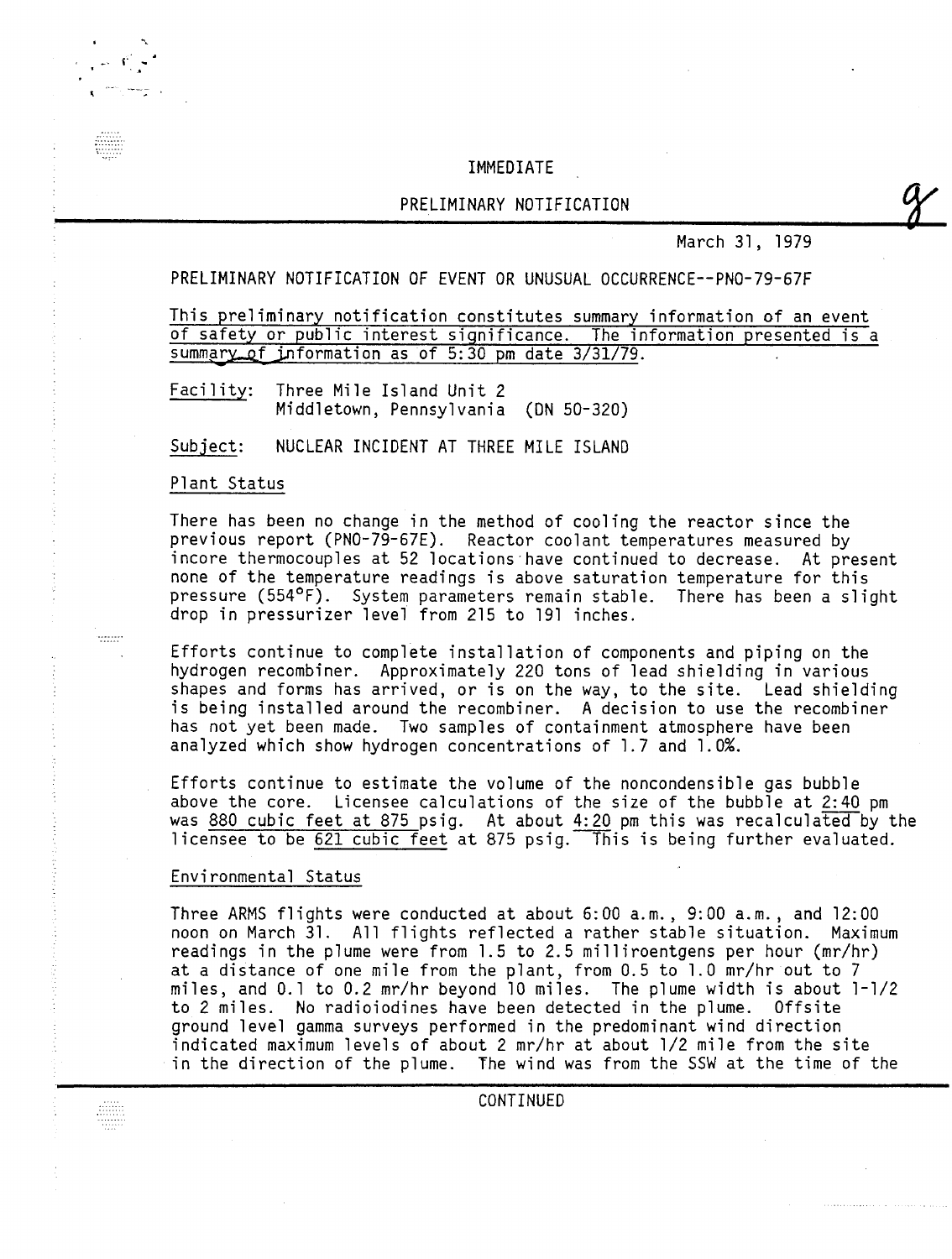| the company |                |
|-------------|----------------|
| Continued   |                |
|             | March 31, 1979 |
| Page 2      |                |
|             | PN0-79-67F     |
|             |                |

ARMS flights. At about 1 PM the winds shifted and are now blowing in a south easterly direction.

# International Contacts

NRC's Office of International Programs (OIP) has prepared daily status reports, transmitted by Immediate Department of State telegrams to official NRC contacts in the 25 foreign countries with which NRC has regular official relations. OIP is also receiving many foreign telephone calls.

Two senior safety experts from the Federal Republic of Germany (FRG) arrived late March 30 and were briefed by NRC experts at the Operations Center, late March 30 and during March 31. Two French experts will arrive April 1. Washington Representatives or senior visitors of Japan, FRG, and Sweden also have been briefed in the Operations Center. OIP also has been briefing the President of the AECB of Canada, who offered to send any AECL or AECB experts who could be of assistance.

## Contact with Licensee

NRC Regional Offices are transmitting to the utilities with operating licenses summary information (in the form of Preliminary Notifications) as they are prepared.

> P. B1dg **7:/5'***p*  $H. R.$  Denton,  $N_R$ R. C. DeYoung, NRR R. J. Mattson, NRR V. Stello, NRR **R. S. Boyd, NRR**<br>SS Bldg **7:2***0 <del>o</del>*  $U.$  J. Dircks, NMSS

DThompson, IE x28111 EMHoward, IE x28111 Contact:

Distribution: Chairman Hendrie Commissioner Kennedy Commissioner Gilinsky

Transmitted: MNBB *7:/0p*

L. V. Gossick, EDO ' H. L. Ornstein, EDO J. J. Fouchard, PA N. M. Haller, MPA R. G. Ryan, OSP H. K. Shapar, ELD

Transmitted H St 7:06p. Commissioner Bradford Commissioner Ahearne

S. J. Chilk, SECY C. C. Kammerer, CA (For Distribution)

**J. G. Davis, IE**<br>Region **I = 2:5** Region **I - 7:50**<br>Region **II** - 7:55 Region  $III - 8.75$ Region III**-2.**<br>Region IV **-2.** Region IV **- 212**<br>Region V**-7:***1*  $(MAIL)$ ~ Cummings, *OIA* R. Minogue, SO

White House Situation Room 7:252 FDA/BRH-DOE/EOC **2:05p.** 

Attachment (l) Radiation *Survey* Map

IMMEDIATE

PRELIMINARY NOTIFICATION